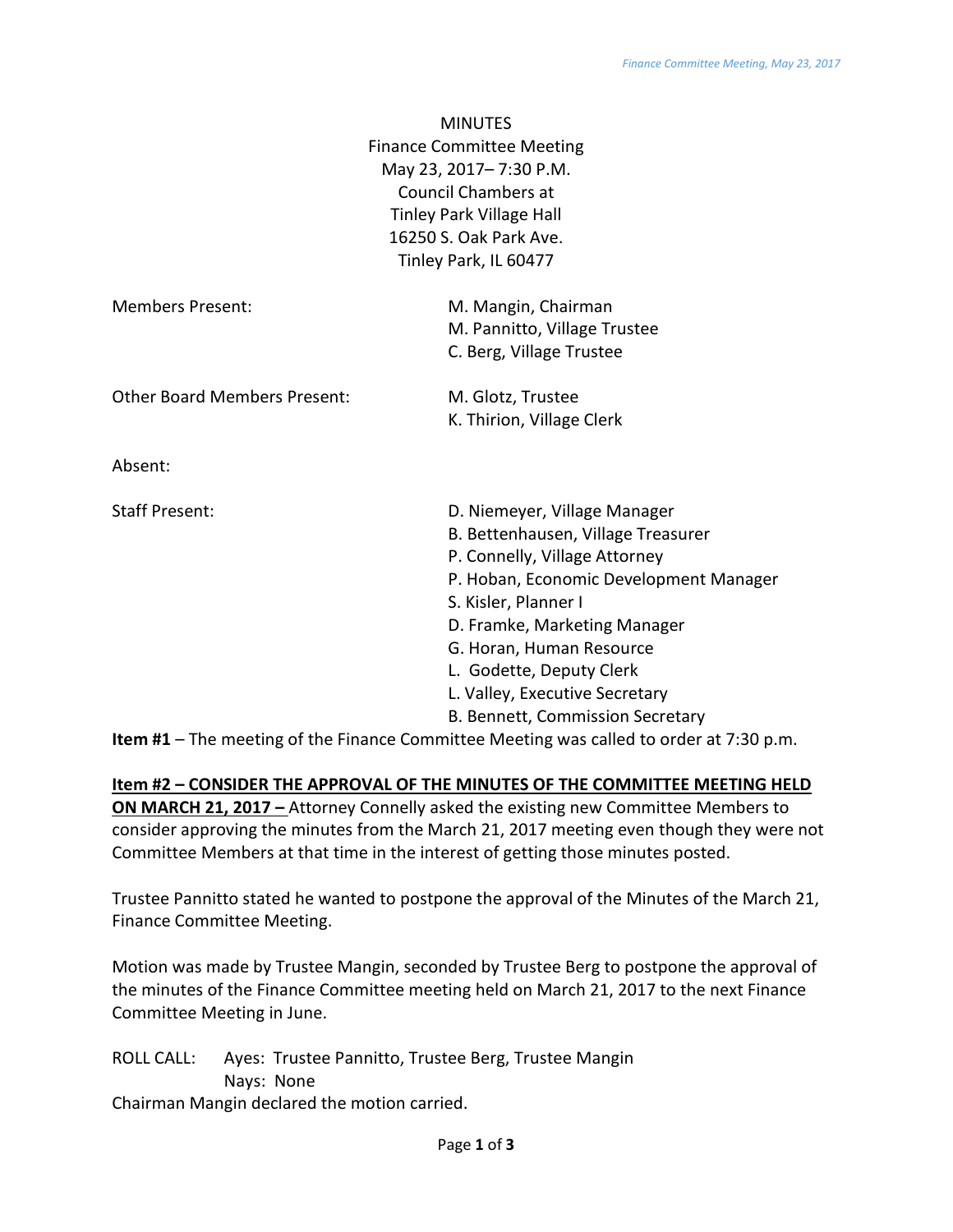## **Item #3 – REVIEW THE COMMITTEE'S ASSIGNED RESPONSIBILITES UNDER ORRDINANCE 2017-**

**0-040 -** Attorney Connelly gave a summary of the responsibilities and Consent Agenda Items on the Finance Committee regarding Ordinance NO. 2017-0-040.

Chairman Mangin gave a summary of the responsibilities of the Finance Committee and asked for comments from Committee Members.

Trustee Pannitto asked if all the language of the new Ordinance was taken from the previous Ordinance. Attorney Connelly replied that most was taken from the previous Committee. The only thing different is that one function was moved to another Committee.

**Item #4 – REVIEW APRIL 2017 BOARD REPORT –** Village Treasurer, Brad Bettenhausen gave a summary of the Board Report to include monthly graphs summarizing the status of the revenues and expenses to reach the end of the fiscal year.

**Item #5 – RECEIVE UPDATE ON LEGISLATION WITH POTENTIAL FINANCIAL IMPACTS –** Village Treasure, Brad Bettenhausen gave a summary of the update on legislation. He discussed several Senate Bills in process.

**Item #6 – RECEIVE STATUS UPDATE ON ANNUAL AUDIT –** Village Treasurer, Brad Bettenhausen gave a summary of the status update on the annual Audit. He discussed the schedule planned with the auditor Sickich.

**Item #7 – RECEIVE STATUS UPDATE ON FRAUD ASSESSMENT RFQ –** Village Manager, Dave Niemeyer stated it was recommended to have an independent Fraud Assessment Analysis. The Village went out for proposals and received 6 bids. The recommendation would be to have one member of the Committee to look at the bids and do interviews. Chairman Mangin stated he would be available and stated it is a good idea. Trustee Pannitto would like to look at the RFQ's that were received.

**Item #8 – RECEIVE STATUS UPDATE ON LLINOS DEPARTMENT OF COMMERCE & CONOMIC OPPORTUNITY (DCEO) GRANTS –** Village Treasurer, Brad Bettenhausen stated in 2014 the Village was the recipient of a "legislative initiative" grant in the amount of \$700,000 for a variety of projects and equipment associated with the Tinley Park Convention Center.

The grant was approved in December 2014 and was structured as a reimbursement grant. The grant was handled through the Department of Commerce and Economic Opportunity (DCEO).

The Village has incurred nearly \$34,000 expenses toward grant projects, and received reimbursement of slightly more than \$28,000 which occurred at the inception of the grant. Shortly after that we were notified that the grant had been frozen indefinitely. Staff was notified on May 18 that the grant was ineligible to be extended beyond its current end date of June 30. It is unlikely that we will receive reimbursement of the remaining \$5,500 reimbursement due under the grant.

Trustee Pannitto asked if there is any recourse. Treasurer Bettenhausen replied, there is not.